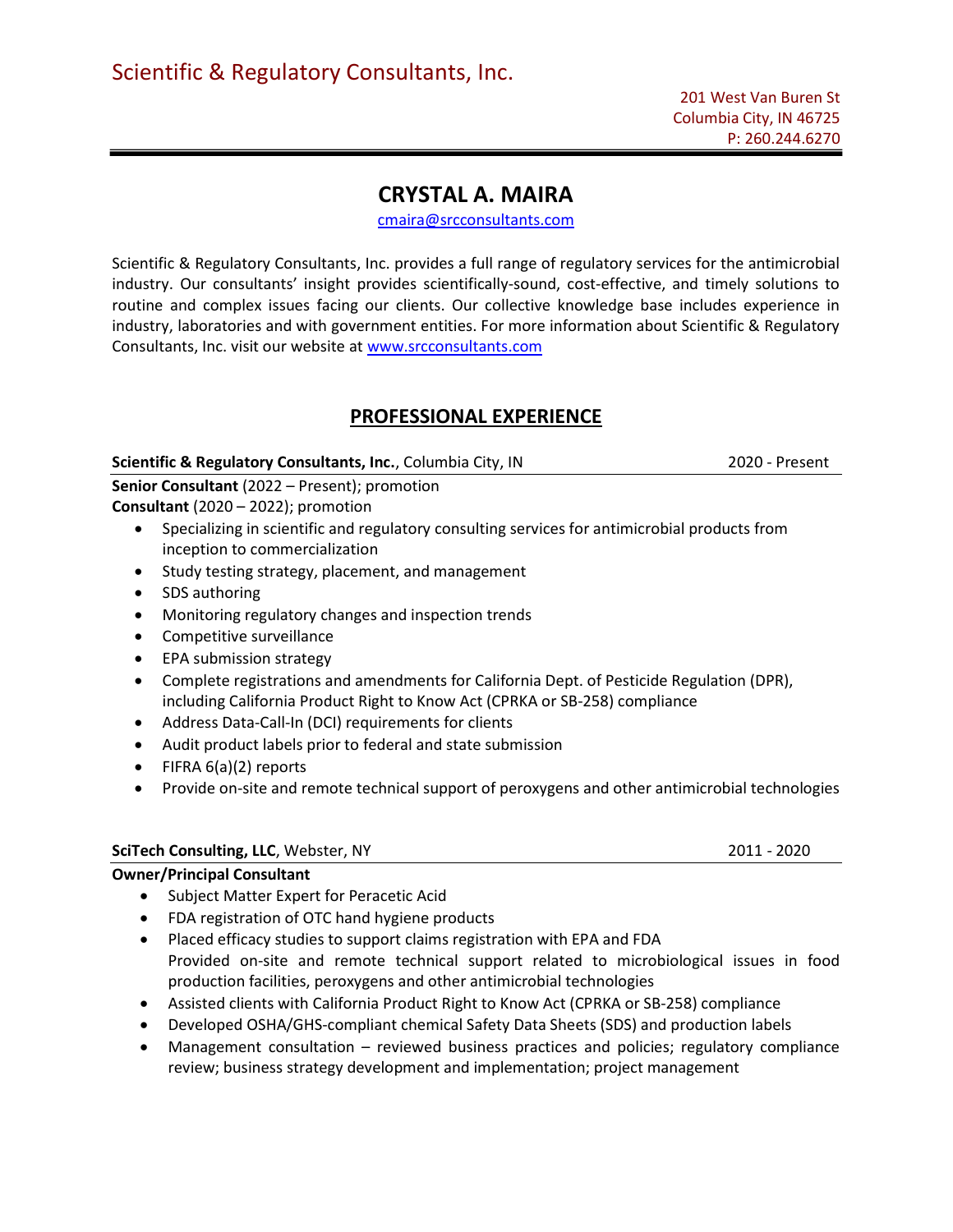- Developed documentation written hazard communications programs; corporate policies; standard operating procedures; technical data sheets; technical and commercial marketing materials
- Developed presentation materials for clients management training; sales training; GHS implementation and training; new product launch; microbiological concepts; technical trade association presentations

| Lonza, Inc., Allendale, NJ                                      | 2004 - 2009   |
|-----------------------------------------------------------------|---------------|
| Associate Director, Global Microbiology & Analytical Technology | $2009 - 2009$ |

- Responsible for setting strategic and tactical direction for the Life Science Ingredients Microbial Control global microbiology and analytical laboratories (New Jersey, Switzerland, Japan, and China).
- Harmonized best practices and coordinated workflow between laboratories
- Managed international cost centers totaling over \$5M in regular costs and over \$0.5M in CAPEX
- Strong collaboration with Regulatory Affairs, Applications Technology, and Sales & Marketing for base business support and new product development globally

#### Manager, Microbiology & Analytical Technology 2006 – 2009

- Responsible for operations of the microbiology and analytical chemistry labs in the Allendale, NJ location.
- Initiated and managed the \$1.1M expansion of the microbiology labs.
- Developed LEAD program for Lonza novel product stewardship program for Lonza with US EPA
- Successfully managed multiple, simultaneous projects with cross-functional teams

#### Senior Microbiologist 2004 – 2006

- Lonza technical lead for joint Ecolab-Lonza project to evaluate principal deficiencies in the Use-Dilution Test (UDT).
- Managed numerous Hygiene and Personal Care projects simultaneously

| <b>FMC Corporation, Princeton, NJ</b> | 2000 - 2004   |
|---------------------------------------|---------------|
| <b>Senior Microbiologist</b>          | $2002 - 2004$ |

- Supervised laboratory and technicians; prepared technical protocols, reports and SDSs
- Assisted Regulatory Affairs with sanitizer/disinfectant registrations (Federal and State), including conducting and/or placing efficacy testing for both EPA and FDA registrations
- Served as Product Steward for Active Oxidants Division
- Planned, coordinated, and conducted cross-functional teams for customer field trials of prototype products
- Provided technical service and field troubleshooting to the food processing and environmental markets
- Presented to internal and external customers and governmental agencies
- Led internal and external sales training and active participant in promotional campaign
- Managed new product from conception through product launch

#### Microbiologist 2000 – 2002

Page | 2

- Conducted microbiological efficacy studies for new products/applications
- Placed efficacy studies at GLP laboratories for product EPA registrations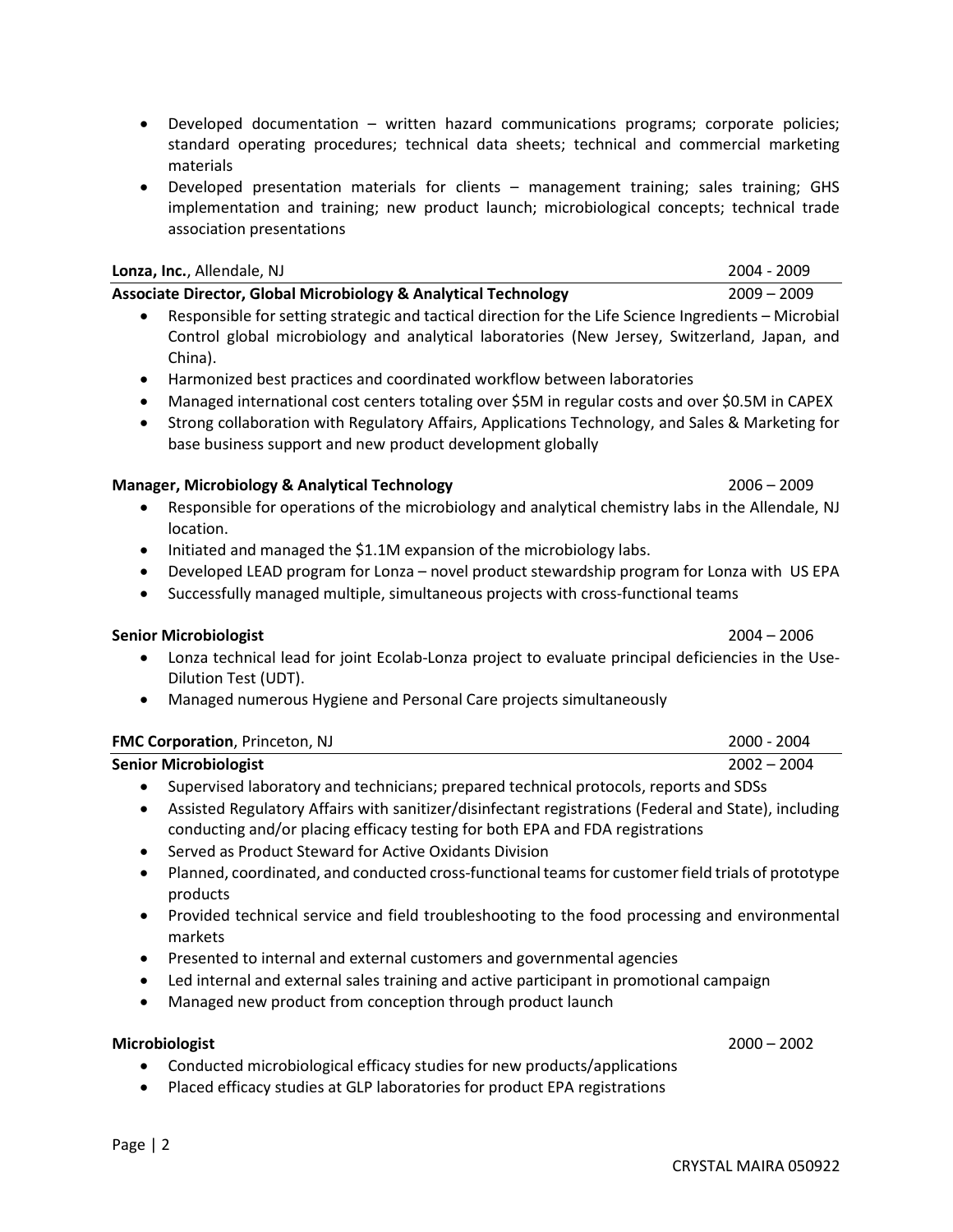- Coordinated and worked on new application and EPA registration activities leading to successful product commercialization resulting in \$750,000 in annual sales
- Reduced laboratory supply costs by 29%

### **Xechem, Inc.**, New Brunswick, NJ 1997 - 1999

### Associate Analytical Chemistry Analyst – Quality Control and R&D

- Responsible for the development and validation of analytical methods for nutraceutical and pharmaceutical raw, in-process, and finished materials
- Wrote and edited SOPs, protocols, specifications, and test methods

# SmithKline Beecham Clinical Laboratories, Dallas, TX 1994 - 1994 - 1997

# Senior Technical Support Technician – Microbiology/Virology

- Responsible for culturing clinical microbiology and virology specimens using aseptic techniques
- Conducted identification and susceptibility testing
- Trained new staff in culturing procedures

# EDUCATION

B.A. in Biological Sciences, Rutgers University, New Brunswick, NJ; 2000 Master's Degree in Microbiology, 12 hours completed, Seton Hall University, South Orange, NJ; 2006-2008

Certificate in Strategic Marketing, Cornell University Samuel Curtis Johnson Graduate School of Management, Ithaca, NY; 2015

# PROFESSIONAL AFFILIATIONS & CERTIFICATIONS

American Society for Microbiology (ASM) AOAC International (AOAC)International Association for Food Protection (IAFP)

# CORPORATE PROFESSIONAL AFFILIATIONS

British Chemicals Association (BCA) (Formerly BACS) Center for Biocide Chemistries (CBC) Household & Commercial Products Association (HCPA) International Sanitary Supply Association (ISSA) Personal Care Products Council (PCPC)

# PROFESSIONAL DEVELOPMENT

### U.S. Environmental Protection Agency (EPA)

COVID-19: Aerosol Treatment Devices & Ozone Disinfection - Emergency Response; 08/21 Reducing Environmental Exposure to SARS-CoV-2: An Overview of Findings; 06/21 COVID-19: UV-C Devices and Methods for Surface Disinfection; 01/21

### U.S. Food and Drug Administration (FDA)

 OTC Monograph Reform: OTC Sunscreen Drugs; 12/21 OTC Monograph Reform: Deemed Final Orders; 12/21 OTC Monograph Reform in the CARES Act: Safety Orders; 01/21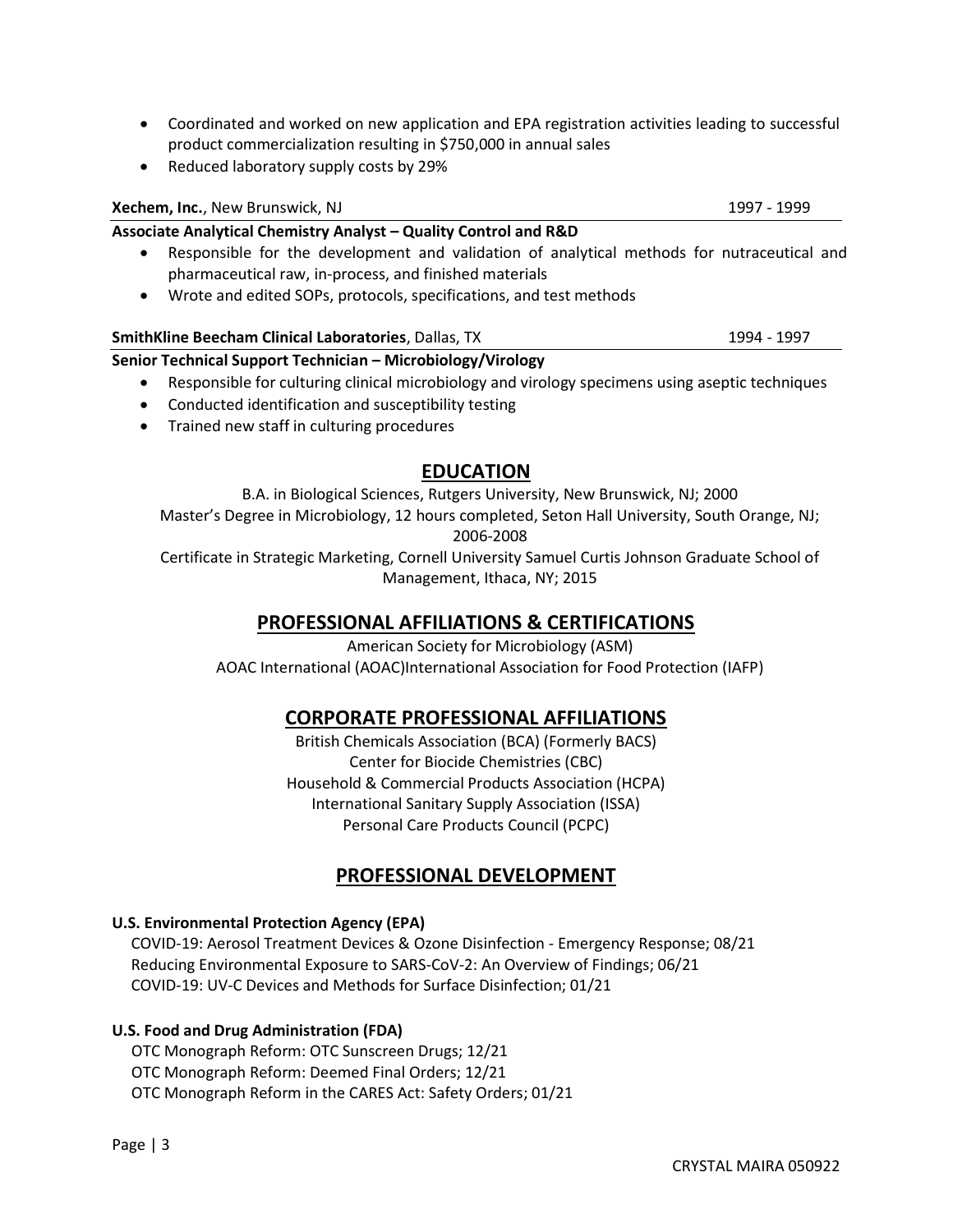#### Alchemy Systems

Effective Metrics to Advance Your Food Safety Training; 10/17

#### Association of Home Appliance Manufacturers (AHAM)

Clearing the Air on Microbiologicals: a Technical Review of AHAM-AC-5; 04/22

#### California League of Food Processors

 Taking Cleaning & Sanitation to the Next Level; 02/15 Bringing Sanitation Procedures in Line with the New FSMA Requirements; 02/14

#### Center for Professional Advancement

Preserving Water Based Formulations; 10/05

#### Decagon Devices

Understanding Water Activity; 01/06

#### FDA News

 Communicating Directly with Consumers on Social Media: What You Must Know About FDA and FTC Ad and Promo Rules; 04/22

#### Fred Pryor Seminars

Workplace Life Jacket: 7 Tips to Improve Your Work-Life Balance; 05/22

#### Household & Commercial Products Association (HCPA)

 Mid-Year Meeting; 05/21 Annual Meeting; 12/20 FIFRA 25(b) Pesticides; 10/20 Importing Pesticides under FIFRA; 10/20 Exporting Pesticides under FIFRA; 10/20 25(b) Challenges; 10/20 Opportunities and Challenges of 25(b) Products Industry Perspective; 10/20 Advertising and Claims & Supplemental Distribution; 10/20 Lonza representative on CSPA Antimicrobial Efficacy Group, 2007 - 2009

#### International Association for Food Protection (IAFP)

 Eliminate Harborage Sites and Growth Niches with Chlorine Dioxide Gas; 06/17 Draft Listeria monocytogenes Guidance and Legal Implications; 02/17

#### International Sanitary Supply Association (ISSA)

 Antimicrobial Workshop; 03/21, 04/21 Hand Sanitizers and the FDA; 08/20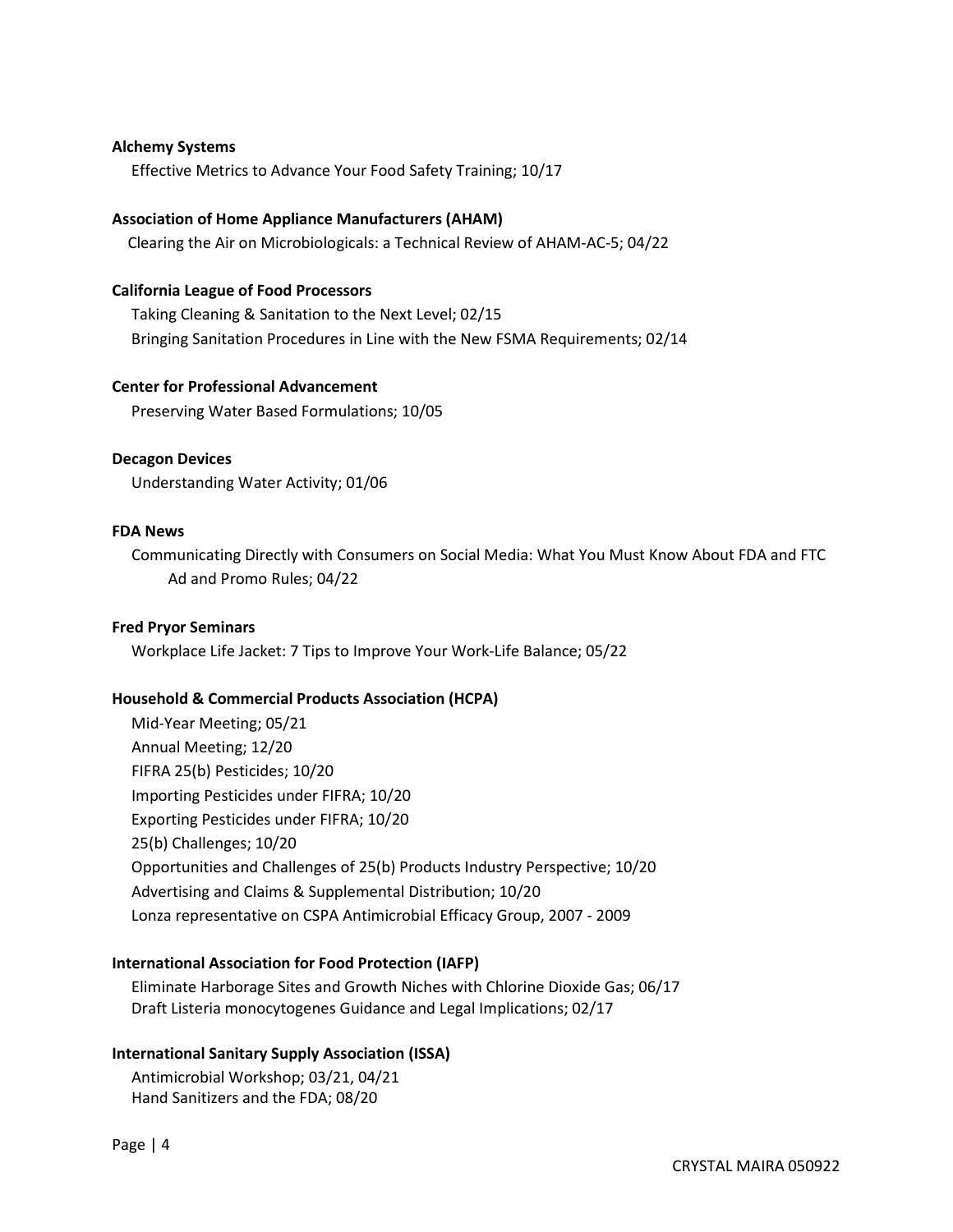#### Keller & Heckman

 FSMA Fundamentals: A Guide to the Final Rules Implementing HARPC Provisions for Human and Animal Food; 10/15

#### Lewis Way Leadership Development

Communication and Public Speaking; 09/21

#### Northwest Food Processors Association

 Pacific Northwest Listeria Control Workshop; 05/16 Navigating Food Safety Certification Standards; 01/14 OSHAs Adoption of GHS: Changing the Look on Chemical Safety; 01/13

#### Northwest Food Processors Expo & Conference

 Case Study: An Innovative Dry Lubricant Increases Sustainability Practices; 01/15 Navigating Food Safety Certification Standards; 01/14

#### Northwest Food Safety & Sanitation Workshop

 Cleaning for Food Safety – Best Practices; 10/18 Listeria Control – The Why, The Where & What to Do; 10/16 Choosing an Effective Sanitizer; 10/15 Hand Hygiene: A Cornerstone for Food Safety; 10/15

#### Personal Care Products Council (PCPC)

Lonza representative to PCPC, 2006-2009

- CTFA Microbiology Committee
- SDA/CTFA Topical Antimicrobial Coalition
- CTFA Wipes Working Group

CTFA Webinar: California Cosmetics Law (SB-484); 09/06

Preservation of Cosmetic Products: The Microbiologist's Role in Product Development; 11/05

#### Roka Bioscience

Game of Zones - A Practical Guide to Listeria Environmental Monitoring and Testing Programs; 08/17

#### Safety Chain

Zone One Testing: Do You Dare; 08/18

#### Scientific & Regulatory Consultants, Inc.

Anti-Bribery; 09/20

### Smith & Co. Consulting, Inc.

 Advanced GLP Training; 09/20 GLP Data Integrity; 09/20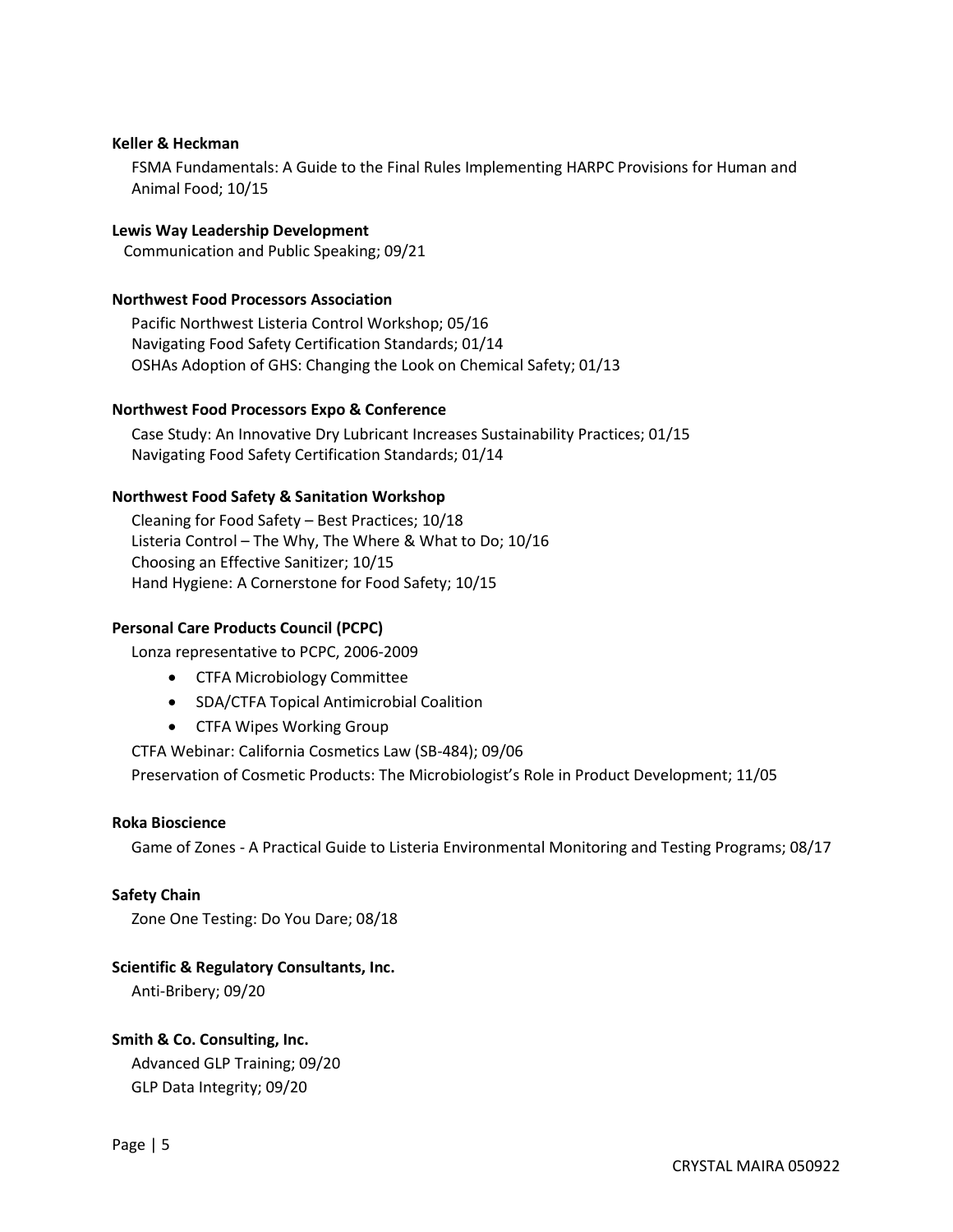GLP Refresher Training; 09/20

### Society for Chemical Hazard Communication

 How much do you really understand in a SDS? Maybe Less than you think!; 04/22 Fall 2020 Meeting; 11/20

### U.S. Poultry and Egg Association

 A Practical Approach to Exposure, Assessment, and Control Strategies for Peracetic Acid (PAA); 01/20 Regulatory Update: What's ahead for 2016 and Understanding Salmonella; 01/16 Poultry; Microbial Control in Second Processing; 01/15 Environmental/Personal Safety Impact of Low Temperature Cleaning and Sanitation Processes; 01/15 Answers to Important Challenges in the Poultry Processing Industry; 01/14 Organic Acid Effectiveness: A New Alternative for Listeria Control; 01/14

### Wright Alliance

Introduction to Toxicology; 10/20

# PATENTS, PUBLICATIONS & PRESENTATIONS

#### PATENTS

Nunez, R., Nesbitt C, et al. "Synergistic Preservative Blends," U.S. Patent Number 9,060,952 (2015)

Kellar K, Nesbitt C, et al. "High Retention Sanitizer Systems," U.S. Patent Number 6,828,294 (2004)

### PUBLICATIONS

Maira C. "Considerations for Reduced Usage of Quaternary Ammonium Compounds in Food Production and Healthcare Environments." 2019 Aug. DeVere Company Inc. website: https://deverechemical.com/reduced-usage-of-qacs/

Arlea C, King S, Bennie B, Kemp K, Mertz E, Staub R. "Modifications to the AOAC use-dilution test for quaternary ammonium compound-based disinfectants that significantly improve method reliability." J AOAC Int. 2008 Jan-Feb; 91(1):152-8.

Arlea C, Nunez R. "IPBC – A globally approved fungicide." Personal Care Magazine. 2007.

Arlea C, Nunez R, Cappabianca C. "Alternative preservative and potentiator system for the personal care market." CTMW. 2006 Mar. 45-48.

Mesrob B, Nesbitt C, Misra R, Pandey R. "High-performance liquid chromatographic method for fingerprinting and quantitative determination of E- and Z- gugglesterones in Commiphora mukul resin and its products." J Chromat B. 1998; (720): 189-196.